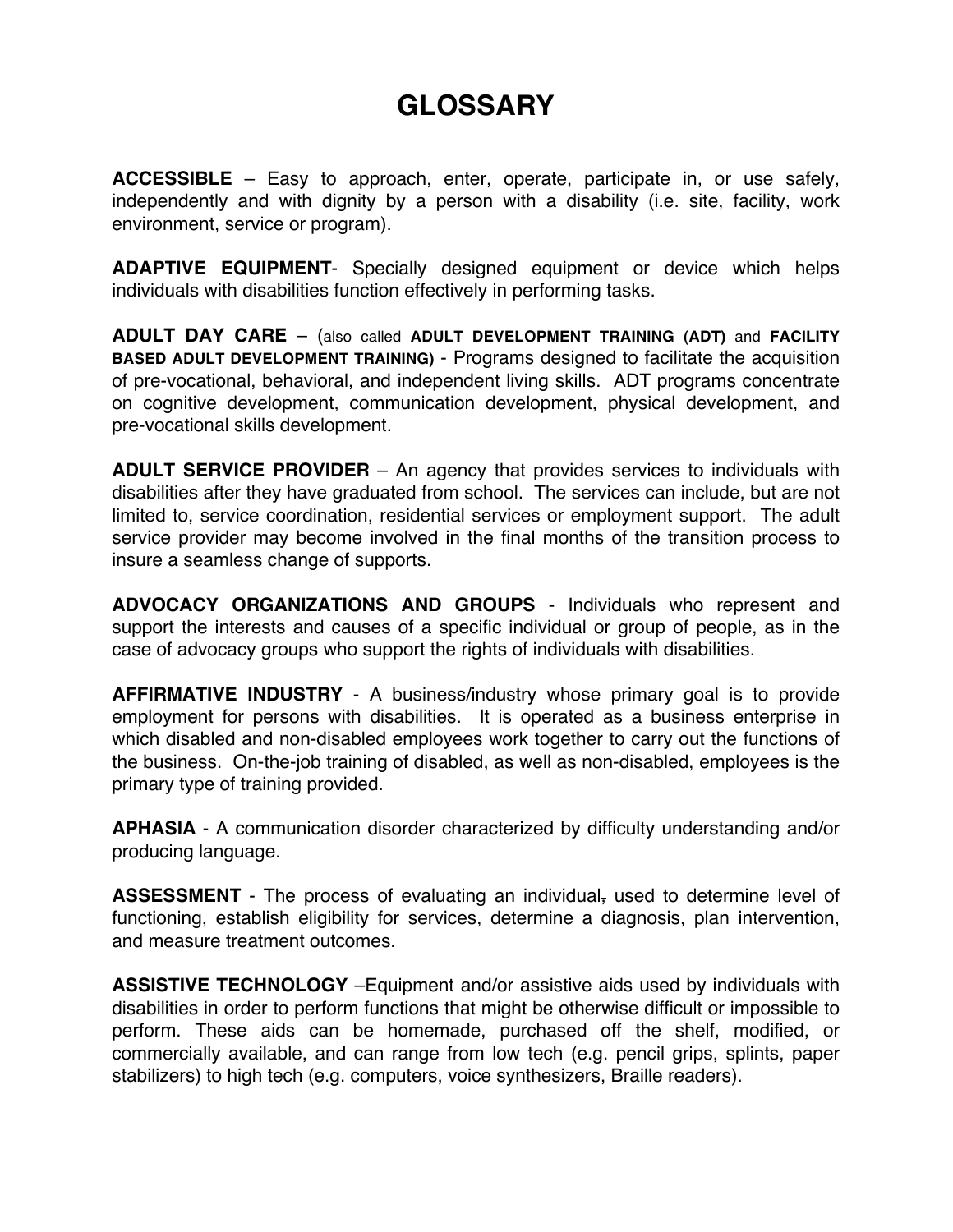**ATTENDANT SERVICES** - Assistance provided by an aide to people with disabilities who need help in activities of daily living.

**AUTISM SPECTRUM DISORDER (ASD)** - A developmental disability significantly affecting verbal and nonverbal communication and social interaction, generally evident before age 3, that adversely affects a child's educational performance. Other characteristics often associated with autism are engagement in repetitive activities and stereotyped movements, resistance to environmental change or change in daily routines, and unusual responses to sensory experiences. The term does not apply if a child's educational performance is adversely affected primarily because the child has a serious emotional disturbance.

**BLINDNESS** - see Visual Impairment

**CAREER** - An occupation undertaken for a significant period of an individual's life and with opportunities for progress, involving occupational, social, leisure, and interpersonal roles.

**CAREER ASSESSMENT** - Identifies strengths, abilities, learning styles, interests, and motivation of a student for current and future employment

**CAREER EDUCATION** - The process of facilitating an individual's potential for economic, social and personal fulfillment and participation in meaningful and productive work.

**CLUBHOUSE** – A community-based program of psychosocial rehabilitation that promotes vocational, educational, social, and personal achievement, helping people adapt to a work environment. Members are part of a supportive group, where they are needed and empowered.

**COMMUNITY** - A specific geographical area where individuals work together, socialize together, support each other, and are involved in the area in which they live.

**COMMUNITY-BASED INSTRUCTION** - Functional activities and instruction where delivery of service is outside the school building.

**COMMUNITY-BASED VOCATIONAL TRAINING** - Occurs on actual job sites within local business, industry and community service agencies that are non-paid and are limited by Fair Labor Standards Act requirements.

**COMMUNITY LIVING ARRANGEMENT (CLA)** - Funded by the Bucks County Department of MH/DP, CLAs provide community-based residential services to individuals with disabilities. Staff provides habilitative and direct care support for each individual based on his/her needs and desired outcomes.

**COMMUNITY RESIDENTIAL FACILITY (CRF)** – Any community living situation that supports individuals with disabilities, including CLAs (Community Living Arrangements),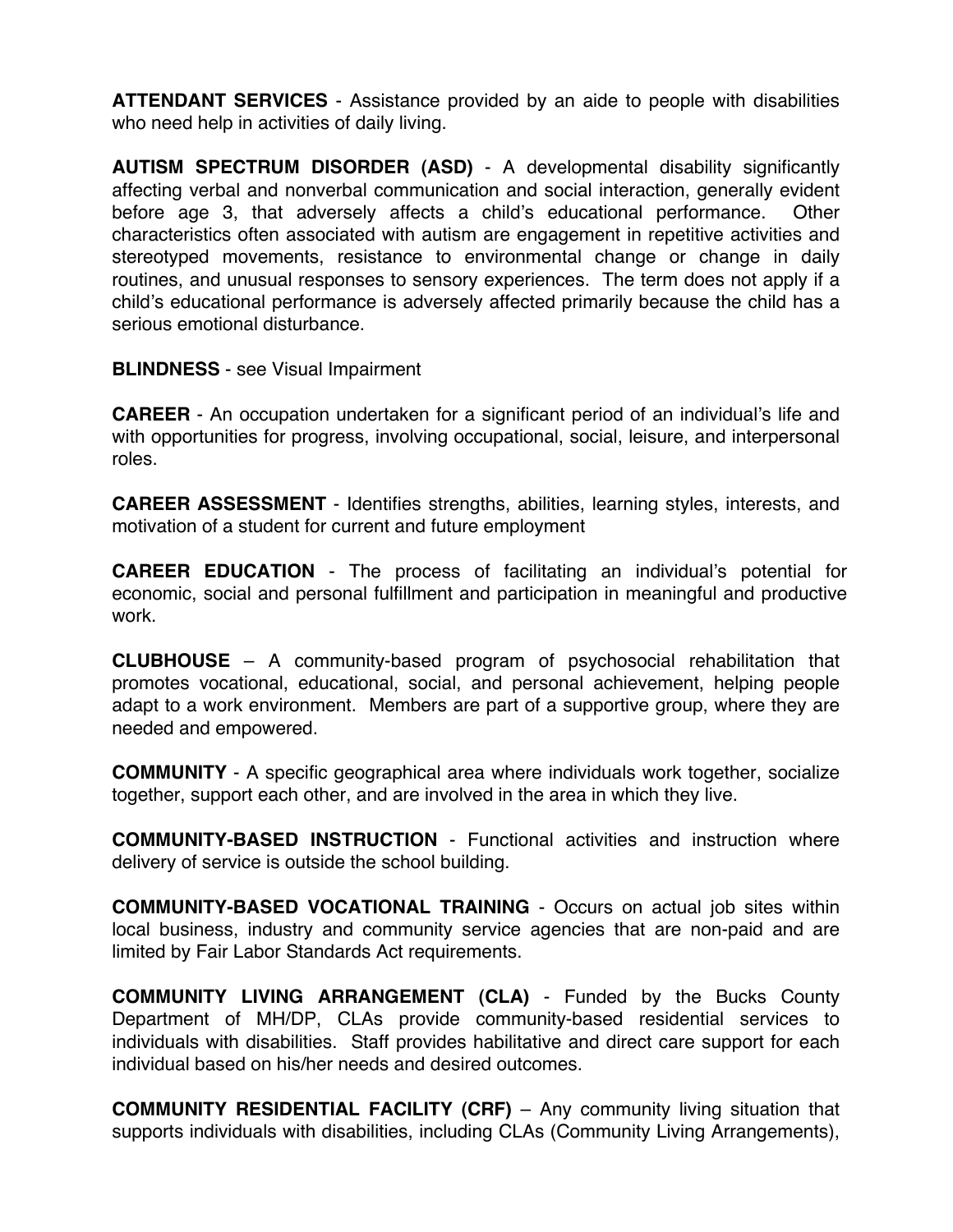PLFs (Private Licensed Facility), ICF/IDs (Intermediate Care Facility for individuals with intellectual disabilities) and Supported Living.

**COMPETITIVE EMPLOYMENT** – Paid employment in a community-based job with expectations and prevailing wages and benefits available to non-disabled workers.

**COOPERATIVE AGREEMENT** - A formal written agreement between two or more agencies stipulating the responsibilities of each agency in relation to the cooperative program it is implementing.

**COOPERATIVE EDUCATION –** A structured method of instruction whereby students alternate or coordinate their high school studies with a job in a field related to their academic or career goals.

**COUNSELING** - Regularly scheduled goal-oriented intervention focused on solving interpersonal problems such as disability acceptance, over-anxiety, over-protection, and the ability to cope with daily demands.

**DAILY LIVING SKILLS** - Skills involving money, social, employment, and independence.

**DIVERSIFIED OOCUPATIONAL PROGRAMS** - A method of instruction to develop the knowledge, skills, and attitudes necessary to enter into and advance in an occupation. This is accomplished through a combination of classroom instruction, as well as, planned and supervised on the job training. Supervised by a certified Cooperative Education Specialist.

**DEAF-BLINDNESS** – A combination of hearing and visual impairments causing such severe communication, developmental and educational problems that the individual cannot be accommodated in either a program specifically for the deaf or a program specifically for the blind.

**DEAFNESS** - A hearing impairment that is so severe that the individual cannot understand what is being said even with a hearing aid.

**EMOTIONAL DISTURBANCE** - A condition exhibiting one or more of the following characteristics over a long period of time and to a marked degree, which adversely affects educational performance. It involves difficulty in learning which cannot be explained by intellectual, sensory or health factors; an inability to build or maintain satisfactory interpersonal relationships with peers and teachers; inappropriate types of behavior or feelings under normal circumstances; a general pervasive mood of unhappiness or depression; and/or a tendency to develop physical symptoms or fears associated with personal or school problems. The term includes schizophrenia. It does not include students who are socially maladjusted, unless it is determined that they have an emotional disturbance.

**EMPLOYMENT** - Work for pay or other compensation.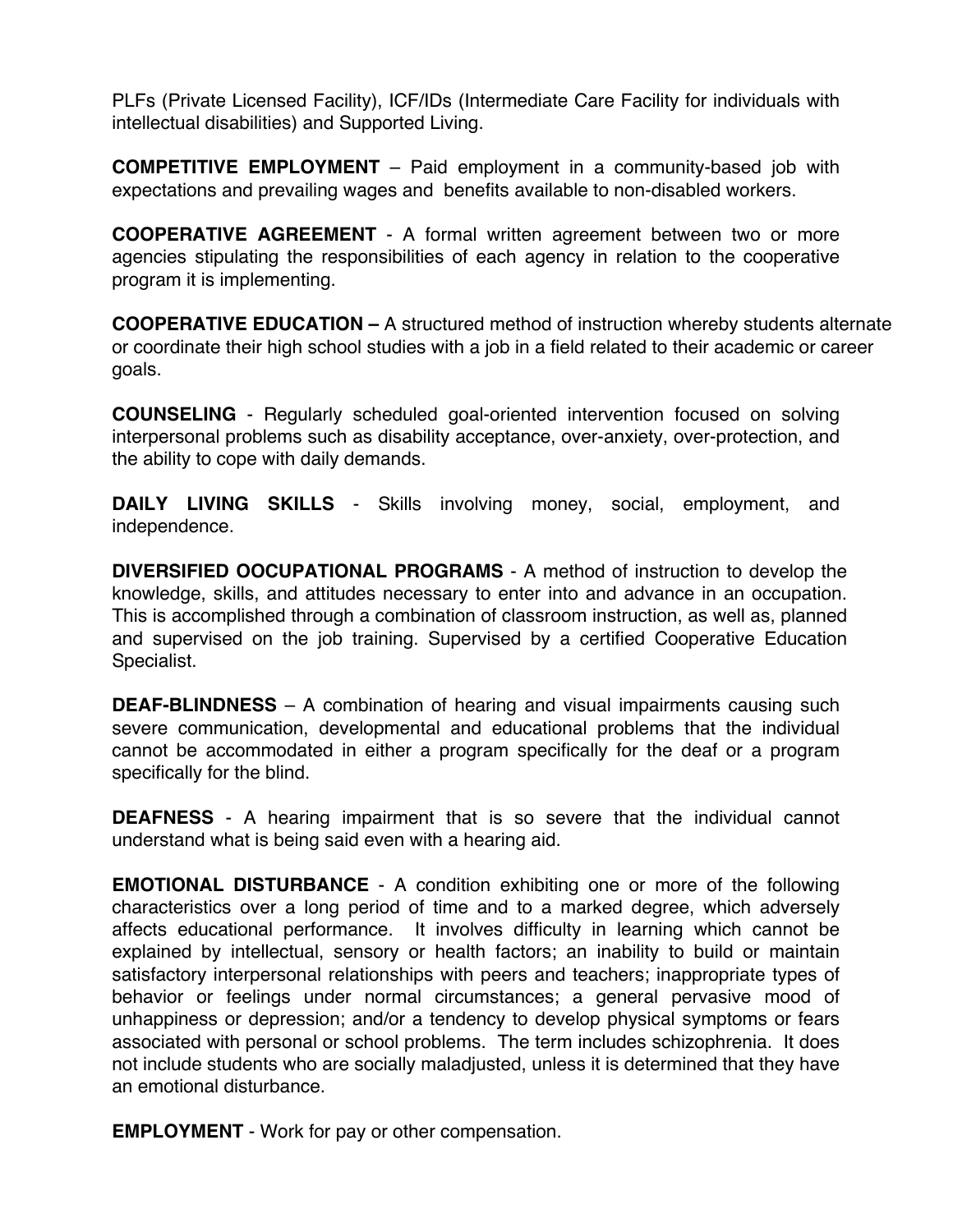**EMPLOYMENT TRAINING** - Training in a specific business/ industry environment for a specific job.

**ENCLAVE** - A group of individuals with developmental disabilities who are employed by a business/ industry to perform specific jobs on-site while working along side nondisabled individuals. A typical example is performing a specific function on the assembly line of an industry.

**FACILITY BASED VOCATIONAL TRAINING** - Paid developmental and vocational training via work within a community-based specialized facility (sheltered workshop). Vocational facility programs include vocational evaluation, personal work adjustment training, work activity training, regular work training, occupational training, and sheltered employment.

**FAMILY LIVING** – Also known as life sharing, where an individual becomes an integral member of a family while maintaining his/her relationship with his/her natural family.

**GROUP/PERSONAL CARE HOMES** – A living situation that provides an alternative environment for individuals who need custodial or developmental care.

**HEARING IMPAIRMENT** -A permanent or fluctuating impairment in hearing that adversely affects an individual's educational performance.

**HOME-BASED SUPPORTS** - Tailored supports available within the home that are identified through a collaborative team process involving family members, the provider, supports coordinator and others involved in supporting the individual.

**INDEPENDENT LIVING** - An unsupervised living situation. Participation in a community resource may be needed to sustain their level of independence.

**INTELLECTUAL DISABILITIES (ID)-** a pattern of persistently slow learning of basic motor and language skills during childhood, along with deficits in adaptive behavior and a significantly below-normal global intellectual capacity during adulthood. Individuals with ID may be described as having developmental delays, global developmental delays, or learning difficulties.

**INTERAGENCY COOPERATION** - Two or more agencies, such as a school and welfare agency, working together to meet the needs of an individual.

**INTERNSHIP** - A work experience with an employer for a specified period of time to learn about a particular industry or occupation, which may or may not include financial compensation. The workplace activities may include special projects, a sample of tasks from different jobs, or tasks from a single occupation.

**JOB COACHING** - The process of providing specialized task-related, on-site training and promoting social skills interaction to assist an employee with a disability in learning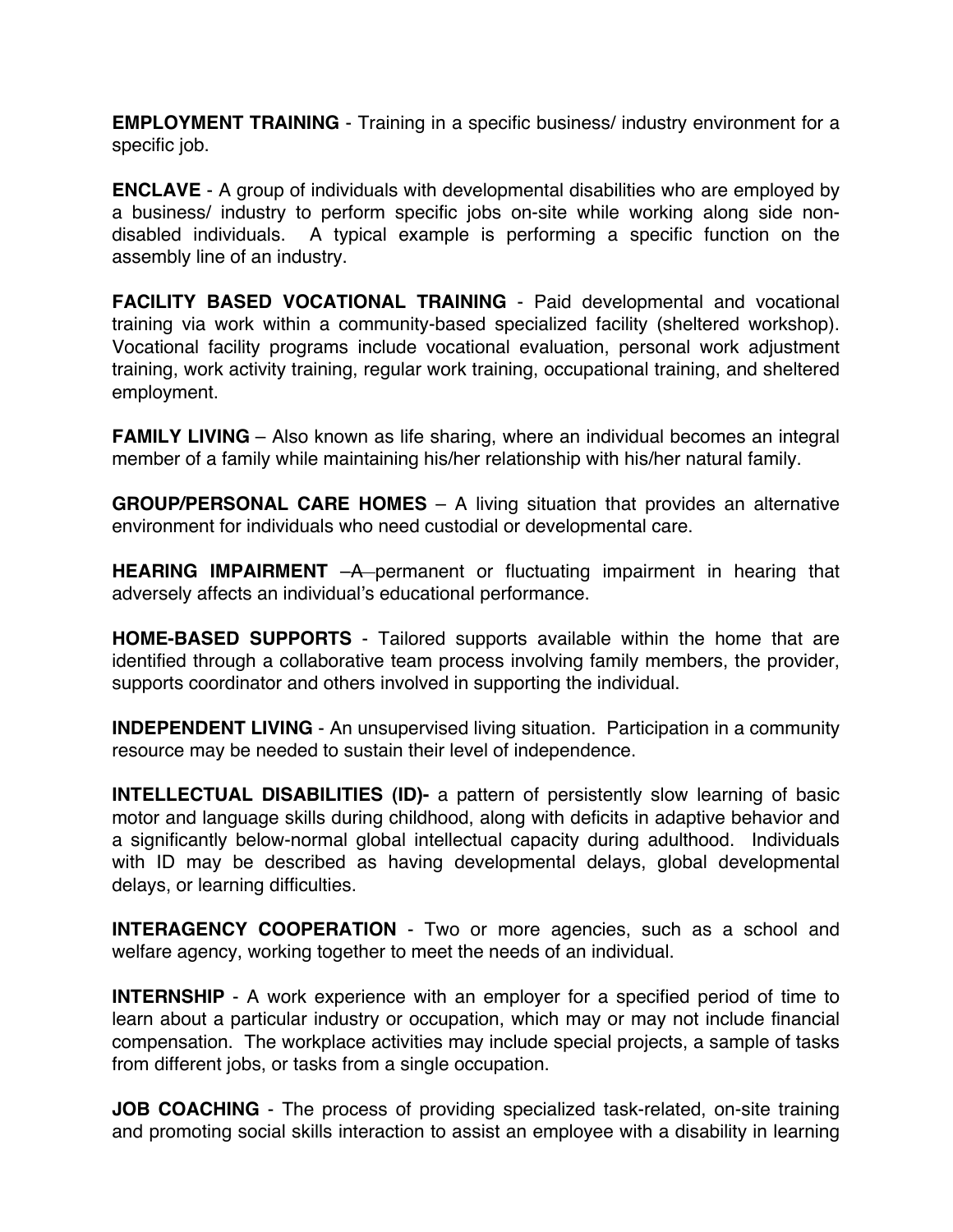and performing a job and adjusting to a work environment. The job coach is the liaison between the employer, the employee, and the agency.

**JOB SHADOWING** - Typically as part of career exploration activities in late middle and early high school, a student follows an employee for one or more days to learn about a particular occupation or industry. Job shadowing is intended to help students explore a range of career objectives and to possibly select a career pathway.

**LEISURE ACTIVITIES** - Activities that provide relaxation and entertainment performed at one's convenience.

**LIFESHARING THROUGH FAMILY LIVING** – An individual with disabilities live with and share life experiences with supportive persons who form a caring household. Lifesharing is recognizable as being both a close personal relationship and a place to live. Lifesharing programs offer an individual with developmental disabilities the opportunity to choose living with a family or individual who will support his/her desires and needs for an everyday life.

**LIFE SKILLS** - Skills that relate to understanding oneself, discovering one's potential to solve problems and make decisions, becoming an independent person, and interacting appropriately with others.

**MENTAL HEALTH-** Cognitive and/or emotional wellbeing- how we think, feel and behave.

**MENTAL RETARDATION** – see Intellectual Disabilities

**MENTORING** –Individuals receive information, encouragement, and advice as they plan/begin their careers from more experienced workers who also serve as role models.

**MOBILE WORK FORCE** - Teams of clients/trainees who perform work away from a rehabilitation agency. The agency contracts with an organization or business to perform maintenance, lawn care, janitorial services or similar tasks and the trainees are paid by the agency. A training/job supervisor from the agency accompanies each crew on their work site. The employer/employee relationship is between the rehabilitation agency and client/trainees.

**MULTIPLE DISABILITIES** – A combination of impairments (such as Intellectual and Physical Disabilities that causes such severe educational problems that the child cannot be accommodated in special education programs solely for one of the impairments. The term does not include deaf-blindness.

**NATURAL SUPPORTS** – Natural supports provided to an employee with a disability from supervisors and co-workers, such as mentoring, friendship, socializing at breaks or after work, providing feedback on job performance or learning a new skill together. These natural supports are particularly effective as they enhance the social integration of the employee with a disability with his or her co-workers and supervisor.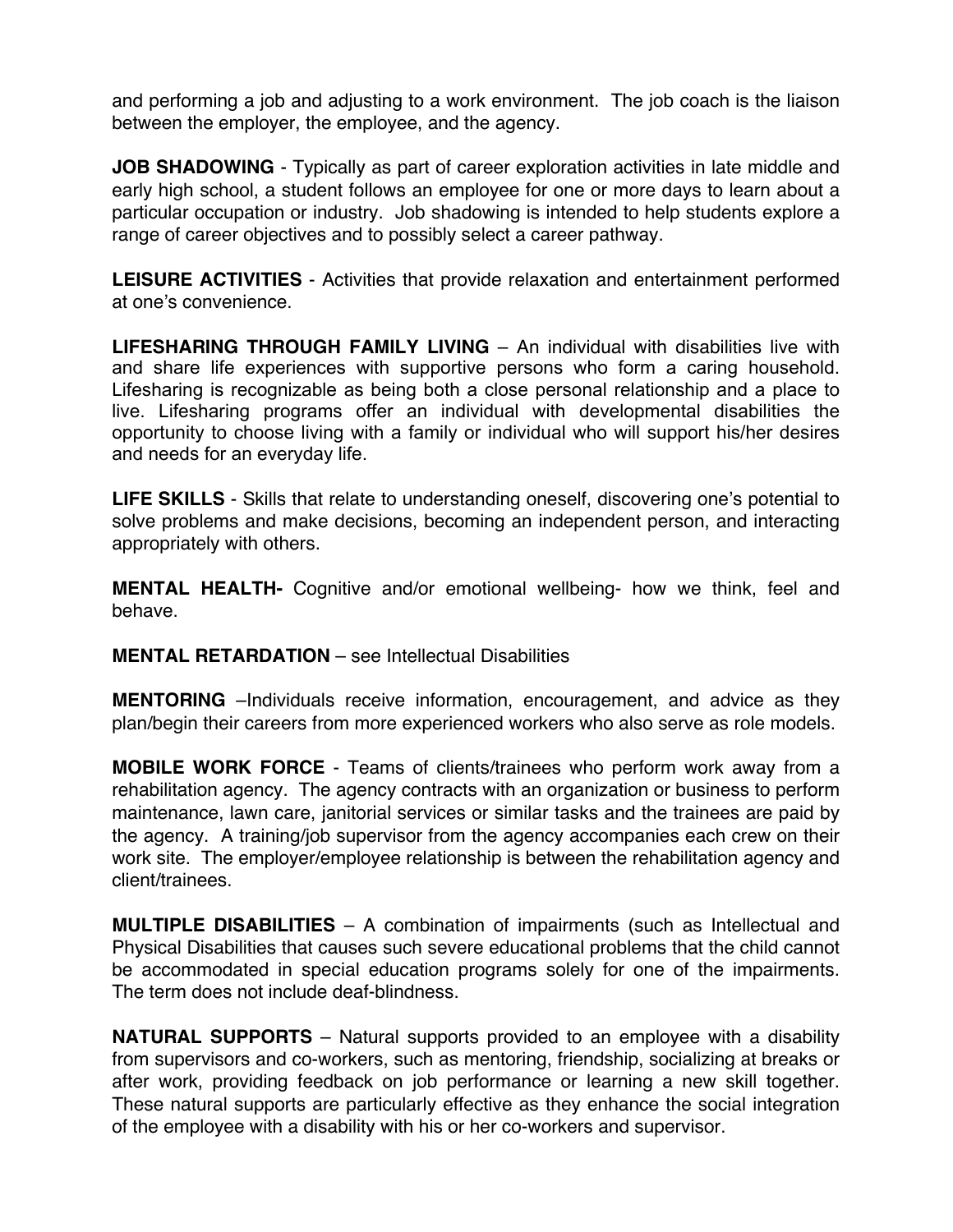**NEUROLOGICAL IMPAIRMENT (Traumatic Brain Injury)** – An injury to the brain, as identified by a neurological examination, resulting in behavior or learning disorders, or both. Persons whose behavior and learning disorders are primarily the result of visual, hearing or motor handicaps, Intellectual Disabilities, emotional factors, or environmental disadvantage are not neurologically impaired. The term does not include minimal brain dysfunction (see specific learning disability).

**ORTHOPEDIC IMPAIRMENT** – A severe orthopedic impairment that adversely affects a child's educational performance. The term includes impairments caused by congenital anomaly (e.g. clubfoot, absence of some member, etc.), impairments caused by disease (e.g. poliomyelitis, bone tuberculosis, etc.) and impairments from other causes (e.g. cerebral palsy, amputations, and fractures or burns that cause contractures).

**OTHER HEALTH IMPAIRMENTS** – An educational classification that describes children who have acute or chronic health problems that cause limited strength, vitality, or alertness, and that adversely affect a child's educational performance.

**PERSONAL CARE BOARDING HOME (PCBH)** – Community facility which provides food, shelter, and limited personal assistance and supervision in daily living activities, such as dressing, bathing, meals, medication, and financial management. In the event of a fire or emergency, staff provides assistance to ensure the safety of the individuals.

**PHYSICAL DISABILITY** - A functional limitation which affects one or more of the following: physical mobility, speech or other forms of non-vocal communication, writing, arm and hand movement, eye and head movement, or one or more of the precursor developmental steps which lead up to full attainment of these skills.

**PLF** - Private licensed facility

**POST SECONDARY** - The time period after a student leaves school after graduating or aging out.

**PRE-VOCATIONAL EDUCATION** - The vocational/career awareness and exploration activities that precede formal vocational preparation. Pre-vocational education includes vocational evaluation, although evaluation does not necessarily stop when vocational preparation begins.

**PROVIDER** - Any agency that provides services utilized in the transition process.

**REASONABLE ACCOMMODATION** – (1) Modification or adjustment to a job application process that enables a qualified applicant with a disability to be considered for the position the qualified applicant desires; (2) modifications or adjustments to the work environment, or to the manner or circumstances under which the position held or desired is customarily performed, that enables qualified individuals with disabilities to perform the essential functions of that position; or (3) modifications or adjustments that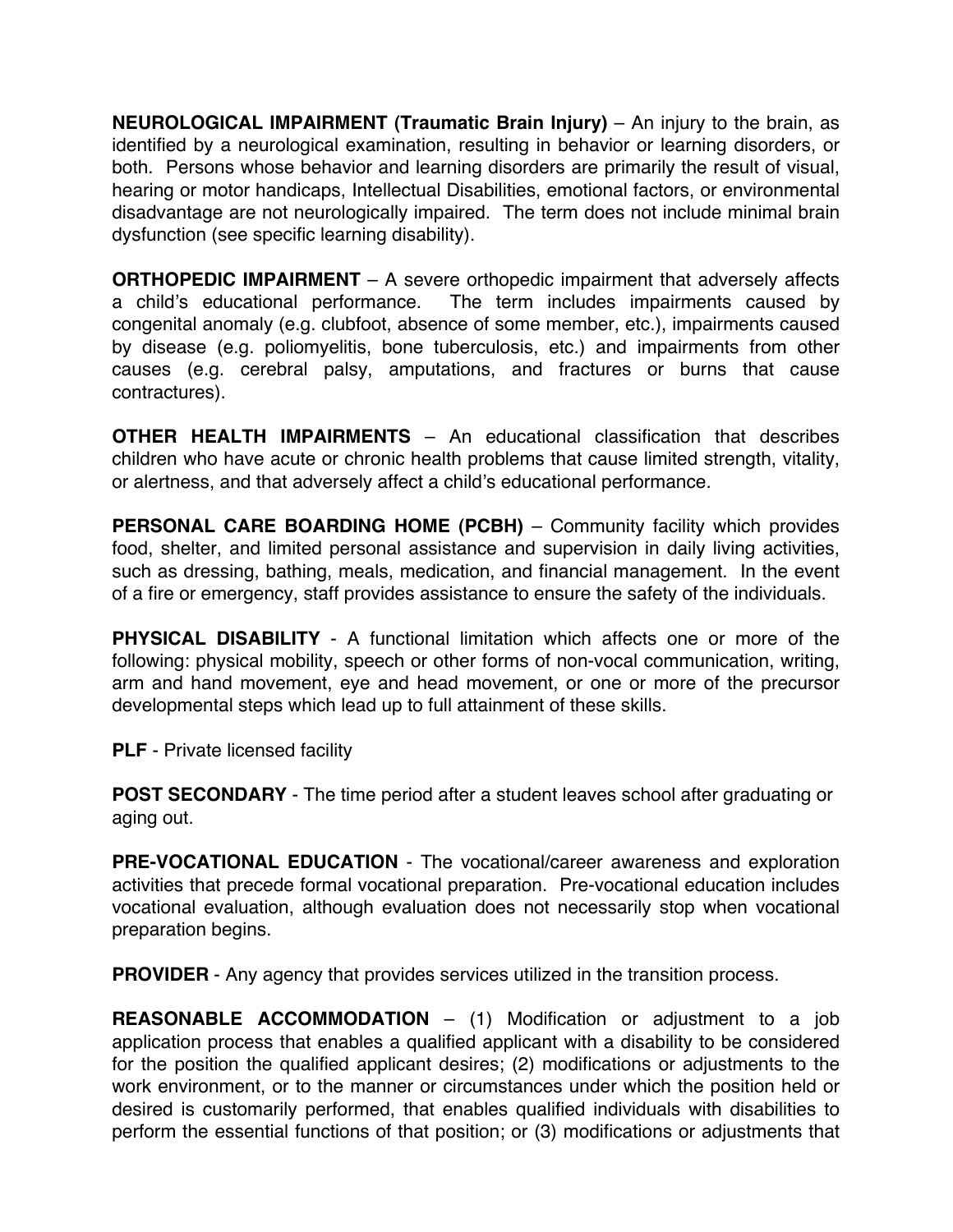enable an employee with a disability to enjoy equal benefits and privileges of employment as are enjoyed by its other similarly situated employees without disabilities.

**RECREATION** - Activities that are not work-related and which are selected purely for an individual's enjoyment.

**RECREATIONAL AIDS** - Equipment that has been modified to enhance the ability of people with disabilities to participate in leisure time activities.

**REGISTERED APPRENTICESHIP** - A formal program registered with the United States Department of Labor's Bureau of Apprenticeship and Training and with the Pennsylvania Apprenticeship Council. This program must follow strict guidelines as to the types of training and amount of training time an apprentice receives and leads directly into occupations requiring such training for entry.

**REHABILITATION** - Process of restoring to a person the condition of good health, work, and/or useful and constructive activity.

**RESPITE CARE** – A program that offers temporary living arrangements for dependent individuals to provide a brief period of rest for their regular caretakers.

**SELF-DETERMINATION** – A set of principles driving an approach to planning, funding, and the provision of services to an individual and his/her family. These principles articulate a person's right to determine the course of his/her life. This process puts the decision-making and financial authority into the hands of the individual and his/her family.

**SERVICE COORDINATION** - Programs that develop care plans for individuals who are unable to arrange for services on their own behalf, with input from the individual and his/her family.

**SERVICE LEARNING** - This program combines community service with a structured school-based opportunity for reflection about that service. It emphasizes the connections between service experiences and academic learning**.**

**SHELTERED WORKSHOP** - A facility designed to provide sheltered (noncompetitive) employment to individuals who have disabilities. Workshops are frequently categorized as terminal, transitional, or rehabilitative depending on purpose, function, and program.

**SITUATIONAL ASSESSMENT** – Conducted under the direct supervision of school personnel and staff within a school, community or workplace setting, used to determine individual training objectives.

**SPECIFIC LEARNING DISABILITY** – A disorder in one or more of the basic psychological processes involved in understanding or using language, spoken or written, that may manifest itself in an imperfect ability to listen, think, speak, read, write, spell, or to do mathematical calculations, including conditions such as perceptual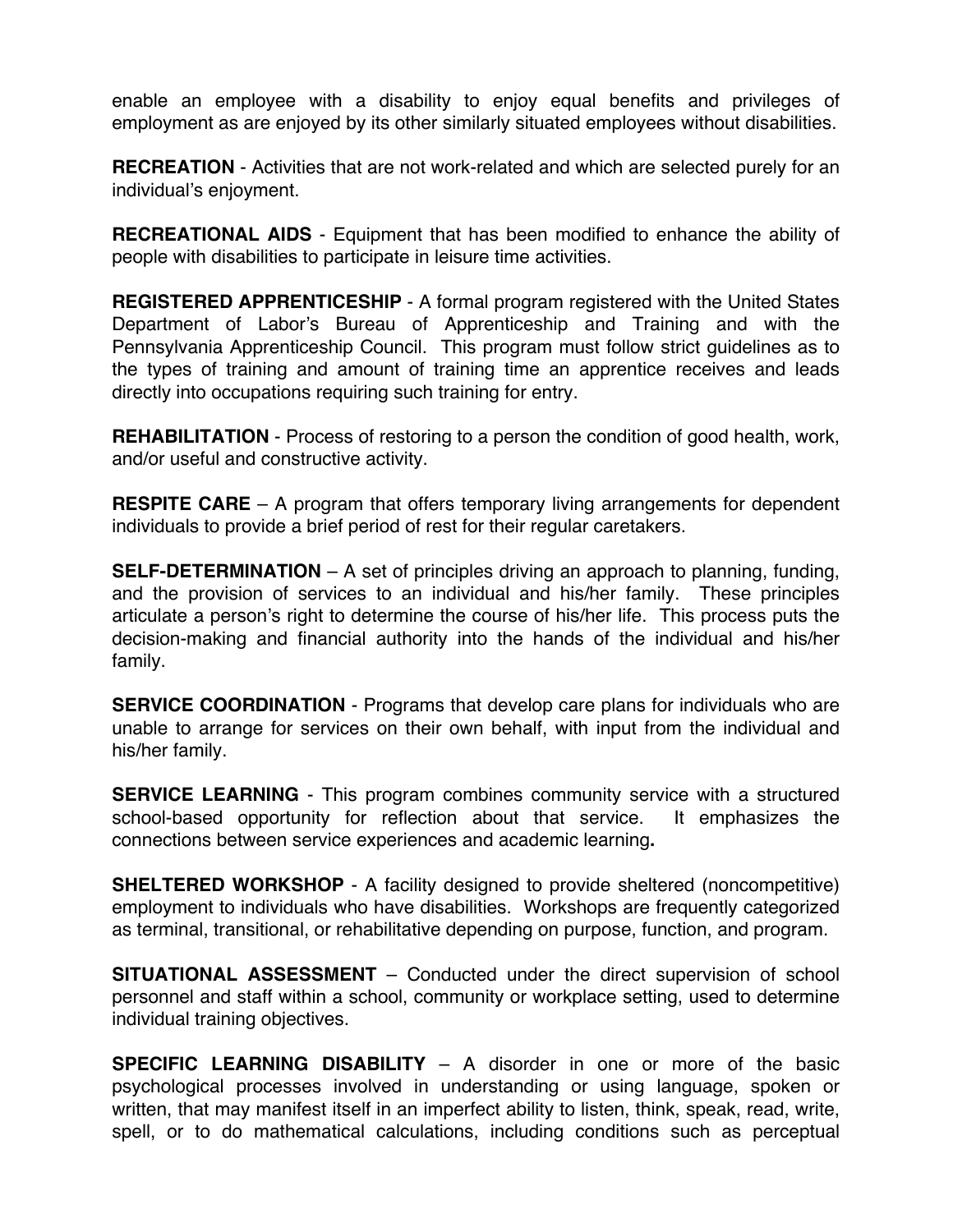disabilities, brain injury, minimal brain dysfunction, dyslexia, and developmental aphasia. The term does not include learning problems that are primarily the result of visual, hearing, or motor disabilities, of intellectual disability, of emotional disturbance, or of environmental, cultural, or economic disadvantage.

**SPEECH/LANGUAGE IMPAIRMENT** – Difficulties in communication that affects an individual's ability to talk, understand, read, and write. Disorders may range from a few speech sound errors to a total loss of ability to understand and use language.

**SUPPORTED EMPLOYMENT** - Work in an integrated work site in which individuals with disabilities receive a variety of ongoing support services, including short-term training and follow-up to ensure continued employment. Supports can include job coaches, transportation, assistive technology, specialized job training and/or individually tailored supervision.

**SUPPORTED LIVING** – An individual resides in his/her own home, with supports developed through a collaborative team process. These supports are usually modest, vary with each individual, and are designed to enhance evolving skills.

**SUPPORTS COORDINATOR** – Human resource professionals employed by the three Base Service Units and the Bucks County Department of Mental Health/ Developmental Programs. Supports Coordinators work with individuals who have been identified as eligible for mental health or developmental program services. They formulate plans to provide various supports and services according to individual need. They act as liaisons between the individual, family, service providers, and the community. Their primary functions are to locate, coordinate, and monitor service delivery. They provide assessments, assistance with accessing community resources, and collaborate with other agencies. They facilitate the development of Individual Support Plans, provide support to the individual and family, ensure health and safety, and monitor service delivery.

**TRANSITION FROM SCHOOL TO WORK** - An outcome-oriented process, encompassing a broad array of services and experiences, that leads to employment. Transition is a period that includes high school, the point of graduation, additional postsecondary education or adult services, and the initial years in employment.

**TRAUMATIC BRAIN INJURY (TBI)** – An acquired injury to the brain caused by an external physical force, resulting in total or partial functional disability or psychosocial impairment, or both, that adversely affects an individual's educational performance. The term applies to open or closed head injuries resulting in impairments in one or more areas, such as cognition; language; memory; attention; reasoning; abstract thinking; judgment; problem-solving; sensory, perceptual and motor abilities; psychosocial behavior; physical functions; information processing; and speech. It does not apply to brain injuries that are congenital or degenerative, or to brain injuries induced by birth trauma.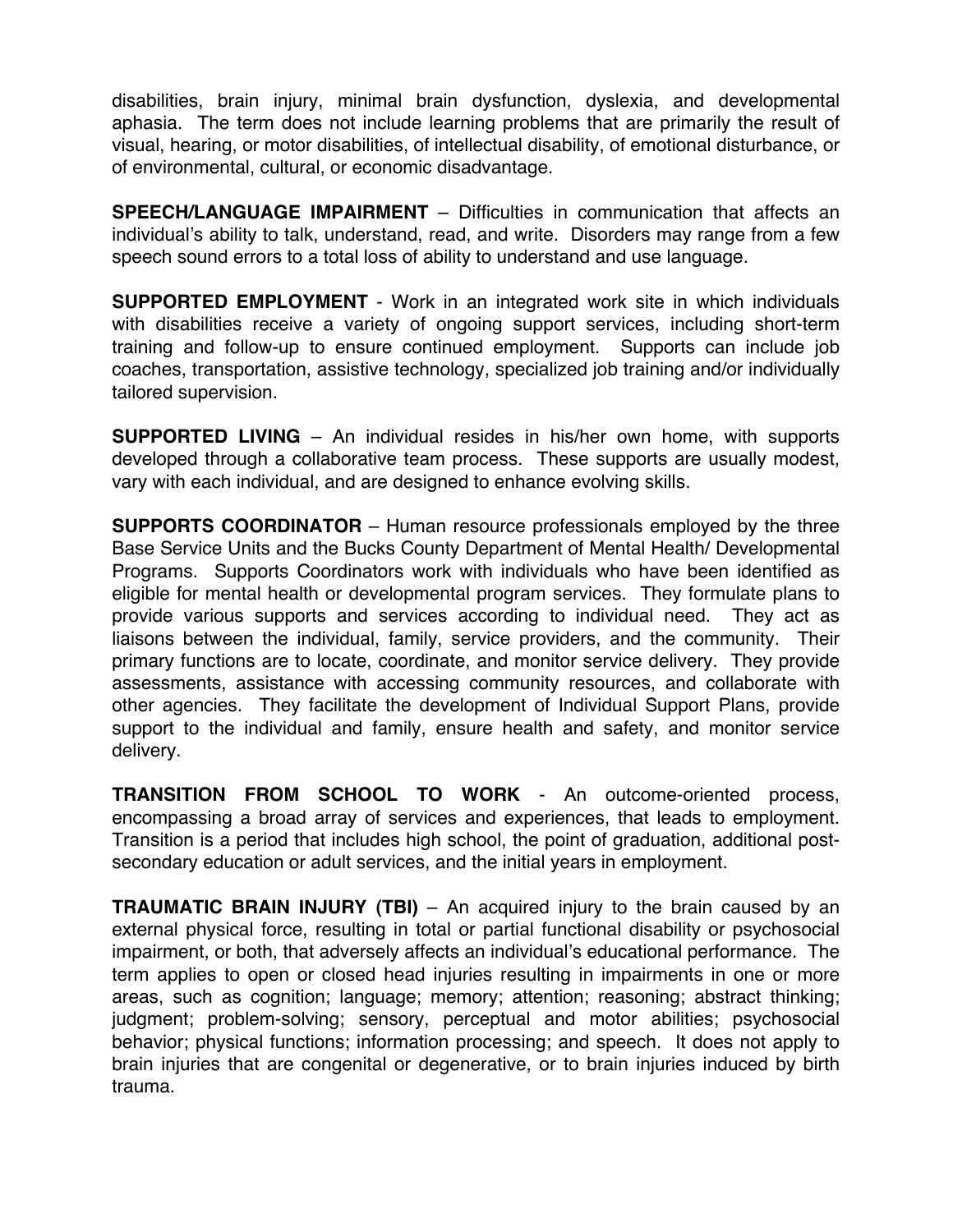**VISUAL IMPAIRMENT INCLUDING BLINDNESS** – An impairment in vision that, even with correction, adversely affects a child's educational performance. This includes both partial sight and blindness.

**VOCATIONAL ASSESSMENT** - Helps determine individual training objectives for a student who undertakes work assignments (90 hours per job experience) in various business settings under the direct supervision of school personnel and employees.

**VOCATIONAL EXPLORATION** - Exposes students briefly (5 hours per job experience) to a variety of work settings to help them make decisions about future career directions or occupations.

**VOCATIONAL REHABILITATION** - Programs designed to assist individuals with disabilities to enter or reenter gainful employment.

**VOCATIONAL TRAINING** – Training, 120 hours per job experience, which is given in schools or classes (including field or laboratory work and remedial or related academic and technical instruction) under public supervision and control or under contract with a state board or local education agency. The training is conducted as part of a program designed to prepare individuals for gainful employment as semiskilled or skilled workers or technicians or paraprofessionals in recognized occupations in advanced technical education programs. This excludes any program to prepare individuals for employment in occupations generally considered professional or which require a baccalaureate or higher degree.

**VOLUNTEEERING** - Opportunities for students to learn skills and provide services to what are generally considered to be non-profit organizations. Key to this placement is a written description of the organization's policy on volunteer(s) and their duties.

**WORK BASED LEARNING** - Employment opportunities for young people with disabilities are available through the school system, supported employment programs, private industry, and special government funded projects. Depending on the extent and type of disability, the student's work experiences need to be designed with an appropriate level of support and supervision. Students who participate are paid at least minimum wage. Students must follow the requirements of the Fair Labor Standards Act and the Pennsylvania Wage and Hour Regulations.

**WORKFORCE INVESTMENT ACT of 1998** – Provides the framework for a unique national workforce preparation and employment system designed to meet both the needs of the nation's businesses and the needs of job seekers and those who want to further their careers. This replaced the Job Training Placement Act (JTPA).

**WORK RELEASE** - A program similar to a Diversified Occupations Program in that it offers, SENIORS ONLY, the opportunity to enter into paid work program related to the senior's career goals. Seniors may be "released" when all required credits (usually only 1 or 2) are being completed in the morning and may work following those classes.